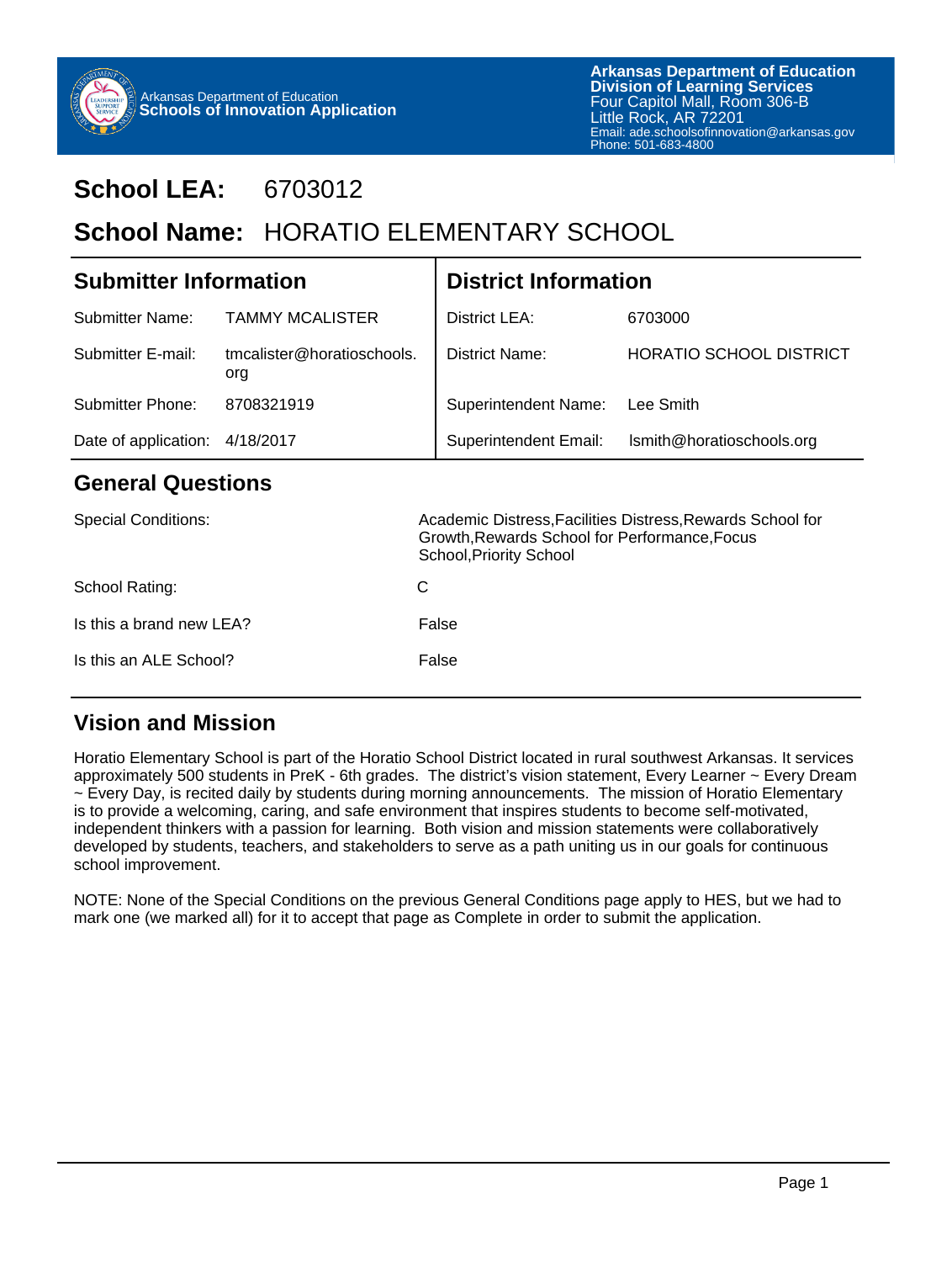

### **Rational and Innovation Goals**

#### Rationale for Innovation

Horatio Elementary School has not fully maximized the learning potential for students. HES School ESEA report shows only 27.74% of students achieving in Literacy (24.7% TAG group) and only 24.82% achieving in mathematics (21.5% TAG group). The lack of enriching activities, technology, and leadership opportunities is distressing.Our community has no major processing facilities or production factories. The average travel time for most employees to work is fifteen to twenty minutes. The median household income for 2015 was \$29,086 as compared to the state average of \$41,995. Sadly, thirty-eight percent (38%) of citizens possess less than a high school diploma. The disability rate among poor males and females, as well as the renting rate, are double the state average. Fifty percent (50%) of children in Horatio live below the poverty level. The foreign-born population (17.3% Latin American) percentage is significantly above state average. We have a 73% free and reduced lunch rate. The percentage of population with a bachelor's degree or higher is significantly below state average. The students that school is working for are leaving and never coming back. Those that remain in the community perpetuate the statistics provided. We feel that it is time to fundamentally change school and our approach to education by giving students a vision for themselves that they cannot develop through local, parental, or home experiences.

Over the past two years, data collected from parent, student, and staff surveys have been used to increase opportunities for students during and after regular school hours. Such activities include the inclusion of robotics instruction in 3rd-6th grade and student interest groups held after school during the 21st CCLC C.Y.C.L.E. program. However, the most recent parent and staff data indicates that the implementation of a more engaging, challenging, and aligned curriculum is needed to reach student potential at various levels. To address this significant concern we have chosen to seek and explore solutions through innovative strategies which will benefit all students, staff, and the community. In pursuit of such solutions, school administrative staff have: attended School of Innovation meetings hosted at regional educational cooperatives, facilitated professional development for district staff, held informative community meetings, formed a SOI District council with a diverse membership, and scheduled visits with other schools implementing ideas that are of interest.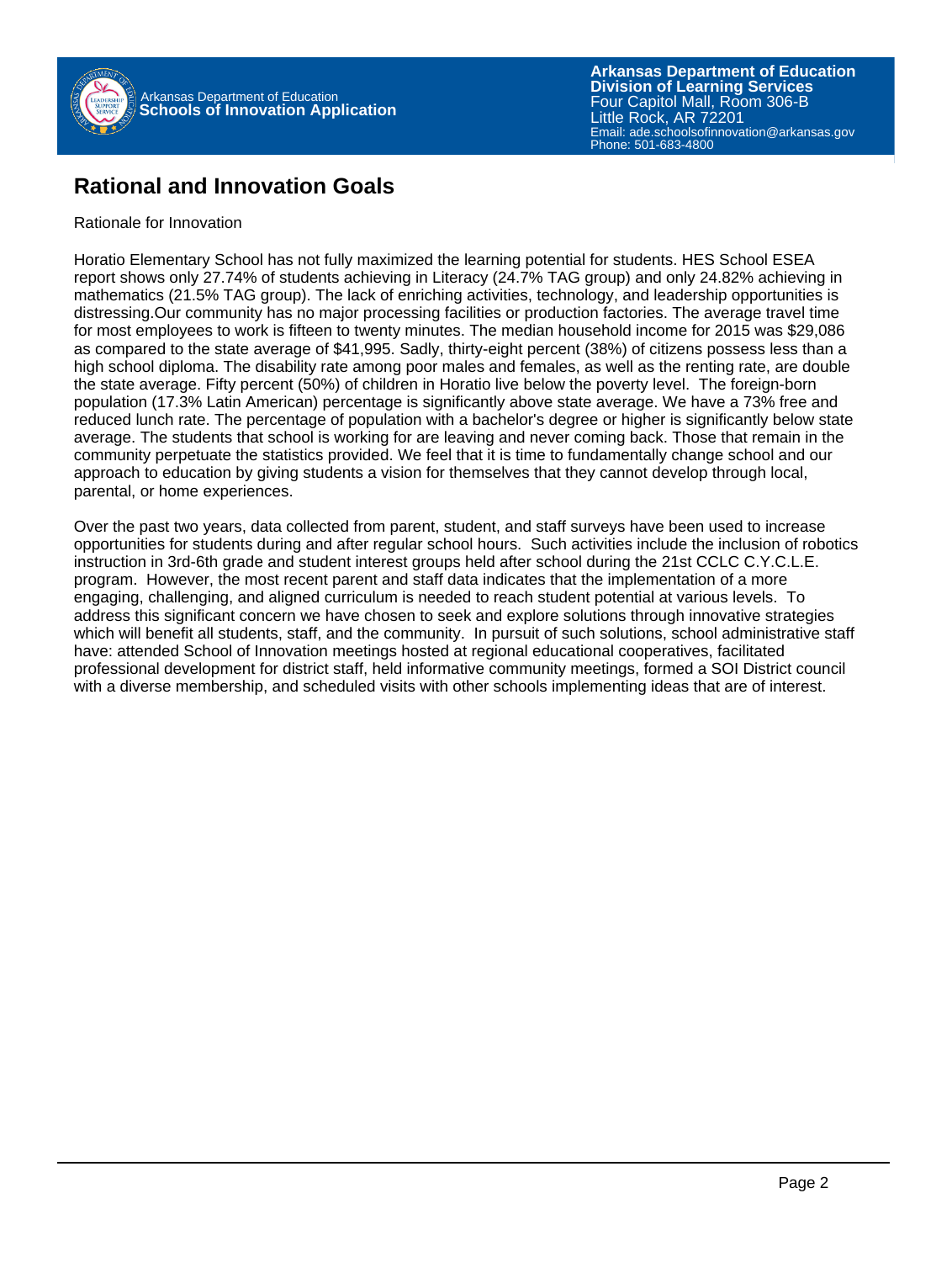

| <b>Goal</b> | <b>Goal Description</b>                                                                                                                                                                                                                                                    |  |
|-------------|----------------------------------------------------------------------------------------------------------------------------------------------------------------------------------------------------------------------------------------------------------------------------|--|
| 1           | Reduce the achievement gap<br>of one or more groups of<br>students by accelerating<br>learning experiences for<br>academically low-achieving<br>students and increase<br>collaboration among staff<br>through data analysis and<br>professional learning<br>opportunities. |  |
| 2           | Increase learning opportunities<br>and student experiences by<br>providing rigorous and<br>challenging curriculum<br>options, including experiential<br>learning, community service,<br>and STEM.                                                                          |  |
| 3           | To increase student<br>attendance by more actively<br>engaging students in the<br>learning process through<br>innovative teaching and<br>learning choices.                                                                                                                 |  |
| 4           | Develop a culture for students<br>to take an active role in setting<br>and tracking the progress of<br>their individual academic,<br>attendance, behavior and<br>personal goals.                                                                                           |  |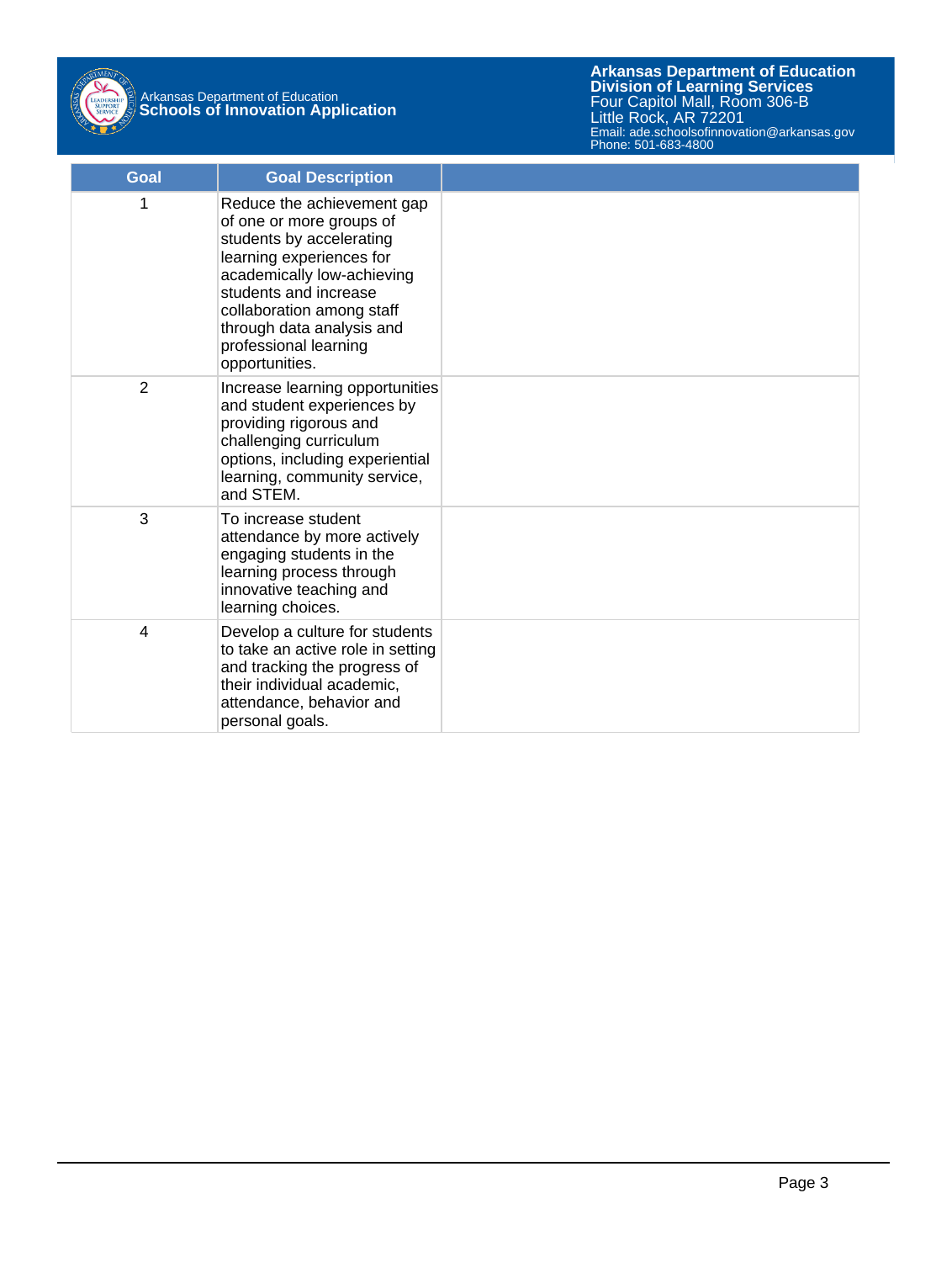

## **Innovation Plan**

| <b>Plan Date</b> | <b>Action</b>                                                                                                                                                                                                                                                                     | <b>Expected Outcome</b>                                                                                                                                                                      |  |  |
|------------------|-----------------------------------------------------------------------------------------------------------------------------------------------------------------------------------------------------------------------------------------------------------------------------------|----------------------------------------------------------------------------------------------------------------------------------------------------------------------------------------------|--|--|
| 05/08/2017       | Teachers will receive professional<br>development and participate in book<br>studies on blended learning<br>instruction.                                                                                                                                                          | Teachers will feel comfortable<br>implementing blended learning instruction<br>in their classrooms.                                                                                          |  |  |
| 09/08/2017       | Form teacher leadership and student<br>voice teams.                                                                                                                                                                                                                               | Teams will select and oversee individuals<br>to fulfill leadership roles throughout the<br>school.                                                                                           |  |  |
| 09/08/2017       | Blended learning instruction will be<br>implemented in 2nd-6th grade<br>classrooms.                                                                                                                                                                                               | Students will be challenged while reaching<br>their own learning goals in math and<br>literacy.                                                                                              |  |  |
| 09/08/2017       | Spanish foreign language instruction<br>will be implemented in K-2<br>classrooms.                                                                                                                                                                                                 | Students will be better prepared to<br>communicate in a global economy.<br>Spanish is the second most common<br>language in the US.                                                          |  |  |
| 09/08/2017       | Students, parents, and staff will be<br>given interest inventories in order to<br>design student interest groups.                                                                                                                                                                 | Community members will feel a part of the<br>school by supporting student interest<br>groups. Students will be excited about<br>participating in activities of which they are<br>passionate. |  |  |
| 10/09/2017       | Student interest groups will be<br>formed and will meet twice each<br>month.                                                                                                                                                                                                      | Students more excited about attending<br>school because of enriching high interest<br>opportunities and service to the<br>community.                                                         |  |  |
| 09/08/2017       | Staff will align curriculum, analyze<br>student data, and plan targeted<br>instructional goals for students on<br>days when students are not present.<br>This will be ongoing during the year<br>to include a day in the following<br>months: 9/2017, 12/2017, 2/2017,<br>3/2017. | Student performance will increase and staff<br>will grow professionally through<br>collaboration with peers.                                                                                 |  |  |
| 10/19/2017       | Student led conferences will be held.<br>These will be held twice a year in the<br>following months: 10/2017 and<br>3/2018.                                                                                                                                                       | Students will feel confident in expressing<br>their educational accomplishments in a<br>knowledgeable manner.                                                                                |  |  |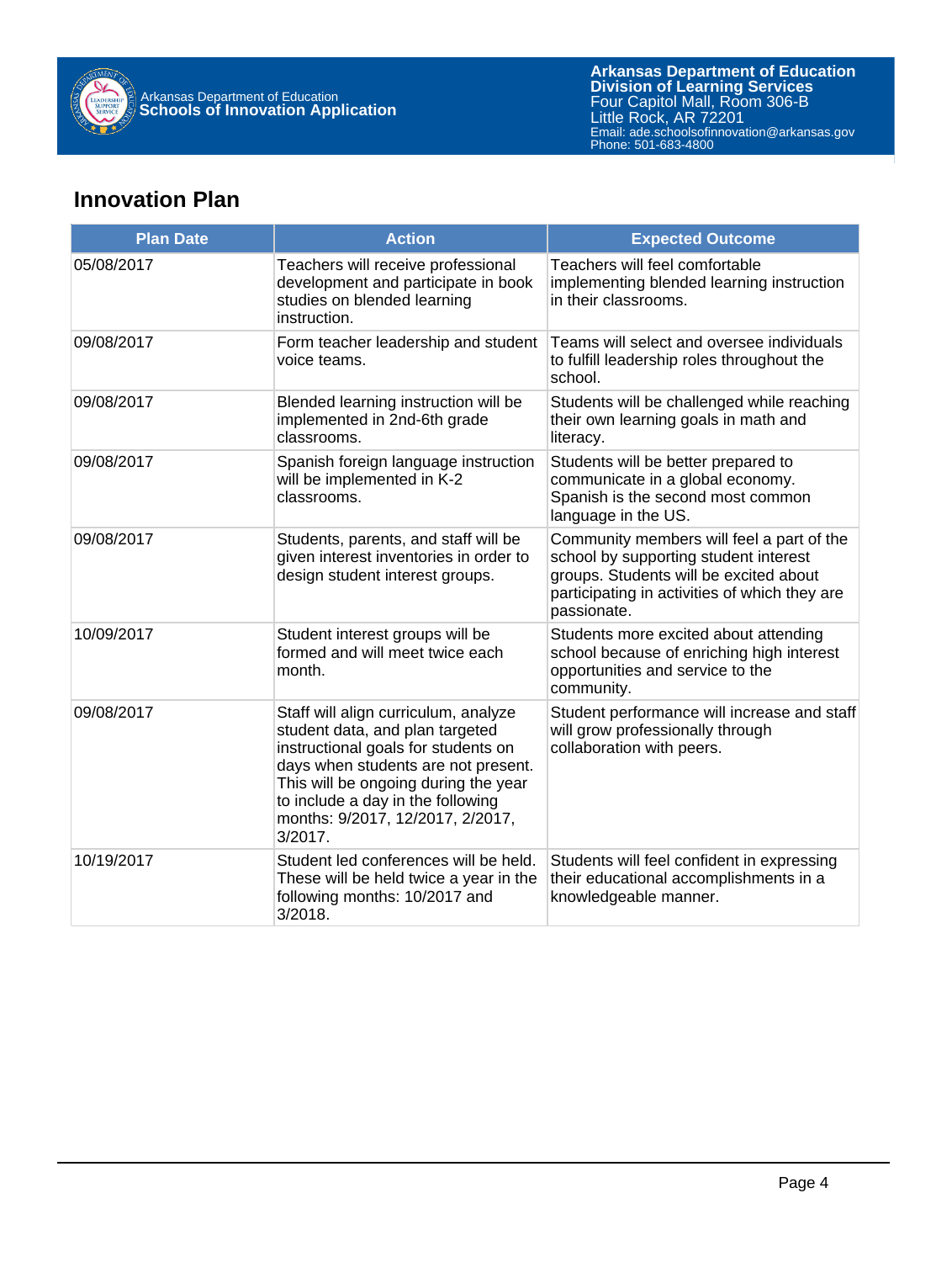

## **Requested Waivers**

| <b>Code section, Rule, or Local</b><br><b>Policy</b>                                                                                                                                      | <b>Goal</b> | <b>Rationale</b>                                                                                                                                                                                                                                                                                                                                                                                                                                                                                                                                                                                                                                                                                                                                                                         |
|-------------------------------------------------------------------------------------------------------------------------------------------------------------------------------------------|-------------|------------------------------------------------------------------------------------------------------------------------------------------------------------------------------------------------------------------------------------------------------------------------------------------------------------------------------------------------------------------------------------------------------------------------------------------------------------------------------------------------------------------------------------------------------------------------------------------------------------------------------------------------------------------------------------------------------------------------------------------------------------------------------------------|
| <b>ADE Standards Rules, Section</b><br>14.03                                                                                                                                              | 2           | To implement Blended Learning, HES requests flexibility<br>in the time scheduled for core curriculum content versus<br>scheduling instruction around a fixed time; students will<br>have personalized learning geared to their own strengths<br>and needs. Schedule flexibility is also requested to<br>implement student interest groups and student leadership<br>activities.                                                                                                                                                                                                                                                                                                                                                                                                          |
| 15.03.2/15.03.3 LICENSURE AND<br>RENEWAL, AR Code Ann6-15-<br>1004, 6-17-309, 6-17-919, Section<br>15.03 of the Standards<br>Accreditation, and ADE Rules<br>Governing Educator Licensure | 2           | HES seeks exemption to allow a native Hispanic speaking<br>employee to teach Spanish to enrich the curriculum. No<br>credit will be awarded for the course; it is strictly an<br>enrichment opportunity for students.                                                                                                                                                                                                                                                                                                                                                                                                                                                                                                                                                                    |
| 6-16-102-School Day, Section<br>1<br>10.01.4 Standards for Accreditation                                                                                                                  |             | This waiver will allow staff time (4 days, 1 per quarter) to<br>receive additional professional development and meet in<br>PLCs to analyze data and plan targeted instructional goals<br>which will allow students to receive more intense, targeted<br>intervention during the daily routines to help close the<br>achievement gap. With the implementation of blended<br>learning into the classrooms, on these days students will<br>be provided online coursework options and/or projects to<br>work on that will enrich their learning experience. For<br>those that don't have internet, computer labs at school<br>would be available for use and hot spots available for<br>check-out for families requesting them. The option of<br>coursework packets would also be available. |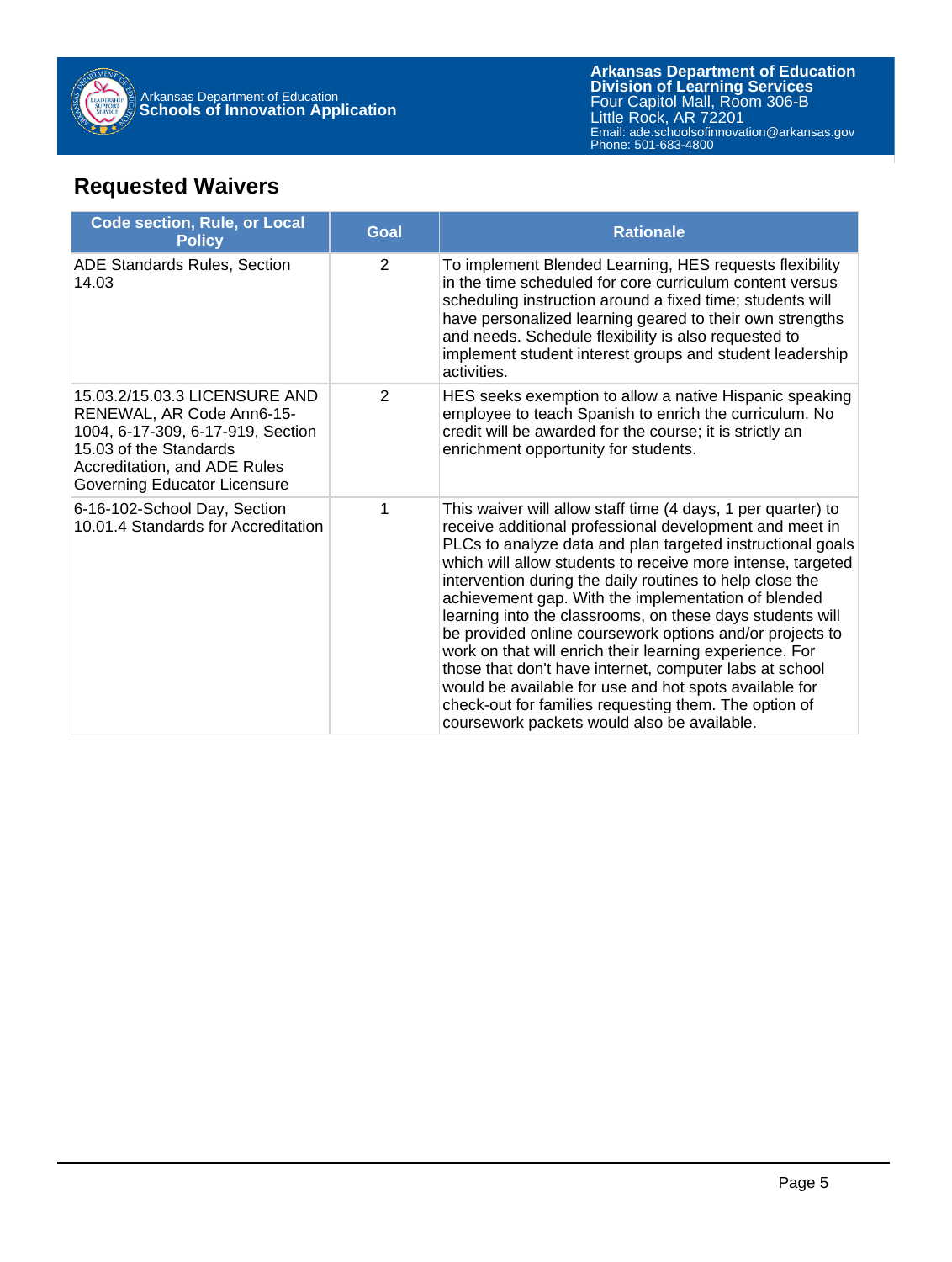

### **Council of Innovation**

| Minority at School         | 23.00%                      |                 |                 |                     |
|----------------------------|-----------------------------|-----------------|-----------------|---------------------|
| <b>Council Member Name</b> | <b>Representative Group</b> | <b>Minority</b> | <b>Position</b> | <b>Date Elected</b> |
| Doug Casteel               | Parent Rep                  | N               | Member          | 1/26/2017           |
| <b>Christine Melendez</b>  | <b>Classified Rep</b>       | N               | Member          | 2/3/2017            |
| <b>Becky Fawcett</b>       | <b>Teacher Elected Rep</b>  | $\mathsf{N}$    | Member          | 2/6/2017            |
| <b>Lindy Bowens</b>        | PSC Rep/Teacher             | $\mathsf{N}$    | Member          | 1/3/2017            |
| <b>Ginger Young</b>        | <b>HHS Counselor</b>        | $\mathsf{N}$    | Member          | 1/3/2017            |
| Eva Gonzalez Martinez      | <b>Minority Parent Rep</b>  | Y               | Member          | 1/26/2017           |
| Carlos San Juan            | <b>Minority Student Rep</b> | Y               | Member          | 2/9/2017            |
| Susan Nelson               | <b>HES Principal</b>        | N               | Member          | 12/15/2016          |
| <b>Tammy McAlister</b>     | HSD Fed Prog/Curriculum     | N               | Facilitator     | 12/15/2016          |
| Stephanie Rowe             | <b>HHS Principal</b>        | N               | Member          | 12/15/2016          |
| <b>Sydney Casteel</b>      | <b>Student Rep</b>          | $\mathsf{N}$    | Member          | 2/9/2017            |
| <b>Manuel Hernandez</b>    | <b>Minority Student Rep</b> | Y               | Member          | 2/9/2017            |
| <b>Parker Rowe</b>         | <b>Student Rep</b>          | N               | Member          | 1/26/2017           |
| Lexy Richardson            | <b>Student Rep</b>          | $\mathsf{N}$    | Member          | 2/9/2017            |
| Lee Smith                  | <b>HSD Superintendent</b>   | $\mathsf{N}$    | Member          | 12/15/2016          |
| Ryan Vaught                | <b>Student Rep</b>          | N               | Member          | 2/9/2017            |
| <b>Brettny Lynch</b>       | <b>HES Classified Rep</b>   | N               | Member          | 2/15/2017           |
| Sara Dockins               | <b>Teacher Elected Rep</b>  | $\mathsf{N}$    | Member          | 2/22/2017           |
| <b>Melissa Patrick</b>     | <b>Teacher Rep</b>          | N               | Member          | 2/22/2017           |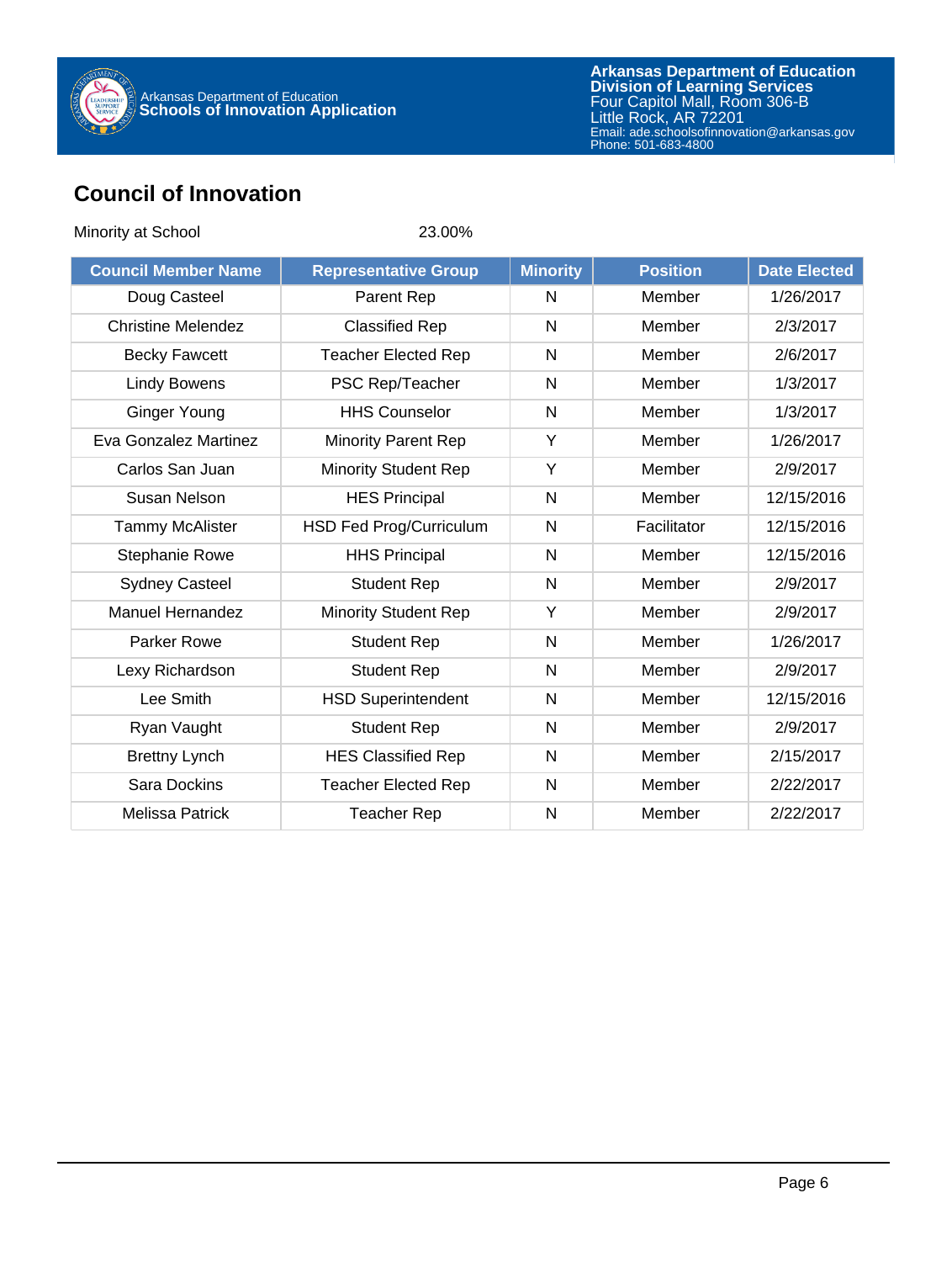

## **Shared Leadership**

| <b>Meeting</b><br><b>Date</b> | <b>Meeting</b><br><b>Purpose</b>                                                                                                                                            | No. of<br><b>Teachers</b><br><b>Present</b> | No. of<br><b>School</b><br><b>Staff</b><br><b>Present</b> | No. of<br><b>Parents</b><br><b>Present</b> | No. of<br><b>Community</b><br><b>Members</b><br><b>Present</b> | No. of<br><b>Students</b><br><b>Present</b> | <b>Meeting</b><br><b>Outcome/</b><br><b>Planned Next</b><br><b>Steps</b>                                                                                   |
|-------------------------------|-----------------------------------------------------------------------------------------------------------------------------------------------------------------------------|---------------------------------------------|-----------------------------------------------------------|--------------------------------------------|----------------------------------------------------------------|---------------------------------------------|------------------------------------------------------------------------------------------------------------------------------------------------------------|
| 10/21/201<br>6                | <b>Regional SOI</b><br>meeting to<br>learn about<br>SOI,<br>application<br>process, and<br>timeline.                                                                        | 3                                           | 3                                                         | $\boldsymbol{0}$                           | $\boldsymbol{0}$                                               | $\mathbf 0$                                 | <b>Discuss</b><br>information<br>with District<br>Leadership<br>Team.                                                                                      |
| 11/16/201<br>6                | <b>Students</b><br>completed<br>survey about<br>what they<br>like/dislike<br>about the<br>school.                                                                           | $\pmb{0}$                                   | 3                                                         | $\mathbf 0$                                | $\mathbf 0$                                                    | 456                                         | Used data to<br>determine<br>school<br>strengths and<br>needs.                                                                                             |
| 12/15/201<br>6                | Met with<br><b>District</b><br>Leadership<br>Team to plan<br>SOI rollout for<br>district staff.                                                                             | $\pmb{0}$                                   | 6                                                         | $\boldsymbol{0}$                           | $\boldsymbol{0}$                                               | $\boldsymbol{0}$                            | SOI office will<br>send Marsh<br>Hash to<br>conduct district<br>inservice to<br>inform all staff<br>of the process<br>and get<br>schools started<br>on it. |
| 1/3/2017                      | SOI district pd<br>to inform all<br>staff about<br>SOI,<br>application<br>process, and<br>timeline. Also<br>to begin<br>assessing<br>strengths and<br>needs of<br>district. | 30                                          | 11                                                        | $\mathbf 0$                                | $\mathbf 0$                                                    | $\mathbf 0$                                 | Schools will<br>elect teacher,<br>student &<br>classified reps                                                                                             |
| 1/10/2017                     | Parent survey<br>sent home for<br>parent input<br>and concerns.                                                                                                             | $\pmb{0}$                                   | $\mathbf 0$                                               | 218                                        | $\boldsymbol{0}$                                               | $\boldsymbol{0}$                            | Compiled<br>information to<br>use in the<br>planning<br>process.                                                                                           |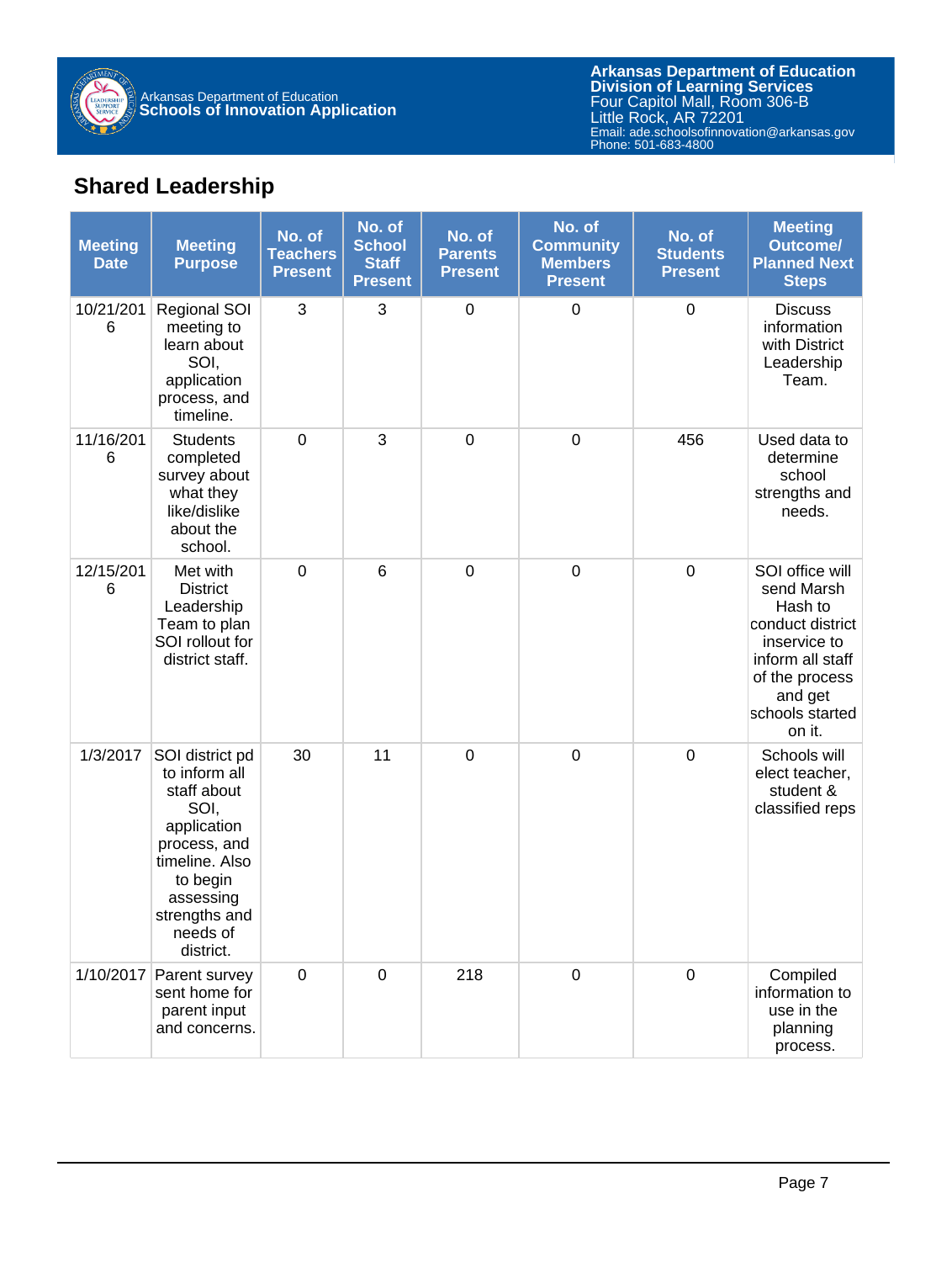

| <b>Meeting</b><br><b>Date</b> | <b>Meeting</b><br><b>Purpose</b>                                                                                                                                                                                                           | No. of<br><b>Teachers</b><br><b>Present</b> | No. of<br><b>School</b><br><b>Staff</b><br><b>Present</b> | No. of<br><b>Parents</b><br><b>Present</b> | No. of<br><b>Community</b><br><b>Members</b><br><b>Present</b> | No. of<br><b>Students</b><br><b>Present</b> | <b>Meeting</b><br><b>Outcome/</b><br><b>Planned Next</b><br><b>Steps</b> |
|-------------------------------|--------------------------------------------------------------------------------------------------------------------------------------------------------------------------------------------------------------------------------------------|---------------------------------------------|-----------------------------------------------------------|--------------------------------------------|----------------------------------------------------------------|---------------------------------------------|--------------------------------------------------------------------------|
|                               | 1/17/2017 Shared results<br>of parent<br>survey with<br>parents and<br>staff.                                                                                                                                                              | 30                                          | 11                                                        | 456                                        | $\mathbf 0$                                                    | $\boldsymbol{0}$                            | Use the data to<br>help form the<br>plan.                                |
| 1/26/2017                     | SOI parent<br>meeting to<br>discuss SOI<br>process and<br>elect Council<br>members.                                                                                                                                                        | $\pmb{0}$                                   | 5                                                         | 8                                          | $\mathbf 0$                                                    | $\,6$                                       | Parent reps for<br>council were<br>selected.                             |
| 1/10/2017                     | Attended<br>community<br>coffee HSD<br>Parent<br>Advisory<br>Committee<br>sponsored by<br>Supt. and<br>reported info<br>on SOI and<br>plans to<br>proceed with<br>application.<br>Meeting was<br>FB Live to<br>reach more<br>stakeholders. | $\mathbf 0$                                 | 5                                                         | $\mathbf 0$                                | 3                                                              | $\mathbf 0$                                 | Schools are<br>going to<br>schedule SOI<br>school visits.                |
| 1/9/2017                      | Presented<br>SOI<br>udate/process<br>/application/ti<br>meline and<br>results of<br><b>District</b><br>Inservice<br>strengths/nee<br>ds results.                                                                                           | $\mathbf 0$                                 | 5                                                         | $\mathbf 0$                                | $\overline{7}$                                                 | $\mathbf 0$                                 | School Board<br>voted to<br>proceed with<br>the application<br>process.  |
| 2/13/2017                     | Schools<br>updated<br>School Board<br>on SOI<br>process and<br>school visits.                                                                                                                                                              | 4                                           | 5                                                         | $\mathbf 0$                                | $\overline{7}$                                                 | $\mathbf 0$                                 | Schools will<br>continue visits<br>and work on<br>the application.       |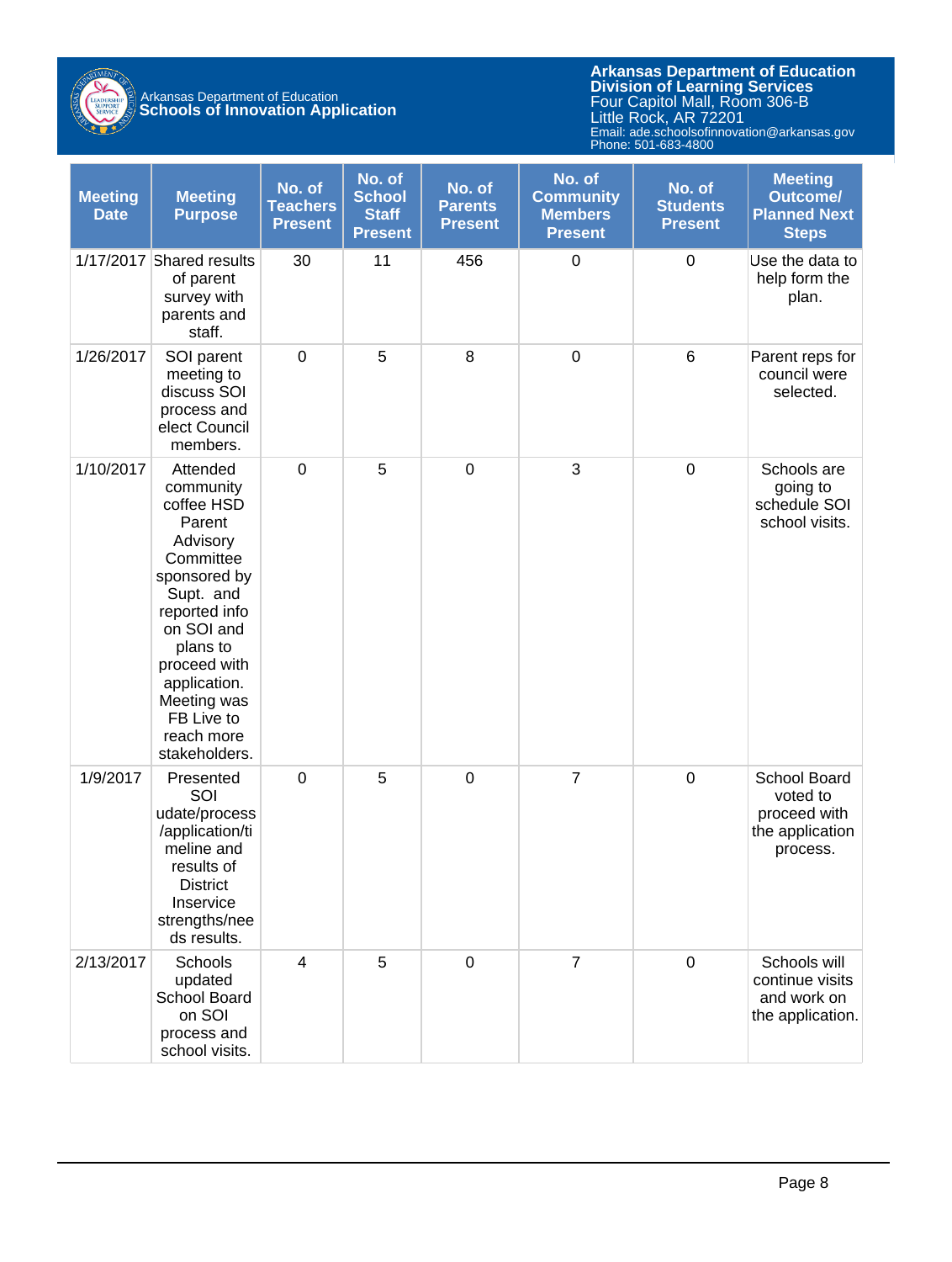

| <b>Meeting</b><br><b>Date</b> | <b>Meeting</b><br><b>Purpose</b>                                                                                                                                                                                    | No. of<br><b>Teachers</b><br><b>Present</b> | No. of<br><b>School</b><br><b>Staff</b><br><b>Present</b> | No. of<br><b>Parents</b><br><b>Present</b> | No. of<br><b>Community</b><br><b>Members</b><br><b>Present</b> | No. of<br><b>Students</b><br><b>Present</b> | <b>Meeting</b><br><b>Outcome/</b><br><b>Planned Next</b><br><b>Steps</b>                                                                  |
|-------------------------------|---------------------------------------------------------------------------------------------------------------------------------------------------------------------------------------------------------------------|---------------------------------------------|-----------------------------------------------------------|--------------------------------------------|----------------------------------------------------------------|---------------------------------------------|-------------------------------------------------------------------------------------------------------------------------------------------|
| 2/16/2017                     | Shared info<br>from school<br>visits with<br>Council.                                                                                                                                                               | 30                                          | 5                                                         | 3                                          | 9                                                              | 5                                           | Schools will<br>continue visits<br>including<br>students and<br>Council and<br>will continue<br>working on the<br>application<br>process. |
| 9/20/2016                     | <b>District</b><br>Leadership<br>Team elected<br>to send<br>Stephanie<br>Rowe &<br>Tammy<br>McAlister to<br>SOI<br>Conference &<br>Susan Nelson<br>& Curtis Black<br>to Leader in<br>Me<br>Conference in<br>Dallas. | $\boldsymbol{0}$                            | $\overline{7}$                                            | $\boldsymbol{0}$                           | $\boldsymbol{0}$                                               | $\pmb{0}$                                   | They will<br>register to<br>attend the<br>conferences<br>and bring back<br>information on<br>the programs.                                |
| 10/25/201<br>6                | <b>District</b><br>Leadership<br>Tea, started<br>discussing<br>what other<br>schools were<br>doing around<br>the state and<br>waivers to<br>help us offer<br>more for<br>students.                                  | $\mathbf 0$                                 | $\overline{7}$                                            | $\boldsymbol{0}$                           | $\boldsymbol{0}$                                               | $\pmb{0}$                                   | We are going<br>to look into<br>appying for<br>SOI this year.                                                                             |
| 12/16/201<br>6                | <b>District</b><br>Leadership<br>Team worked<br>on plans for<br>first staff SOI<br>meeting to<br>learn about<br>the<br>process/timeli<br>ne                                                                         | $\pmb{0}$                                   | $\overline{7}$                                            | $\mathbf 0$                                | $\mathbf 0$                                                    | $\pmb{0}$                                   | Contacted<br>Marsha and<br>arranged for<br>her to conduct<br>inservice on<br><b>SOI</b> for District<br>Staff on 1/3/17.                  |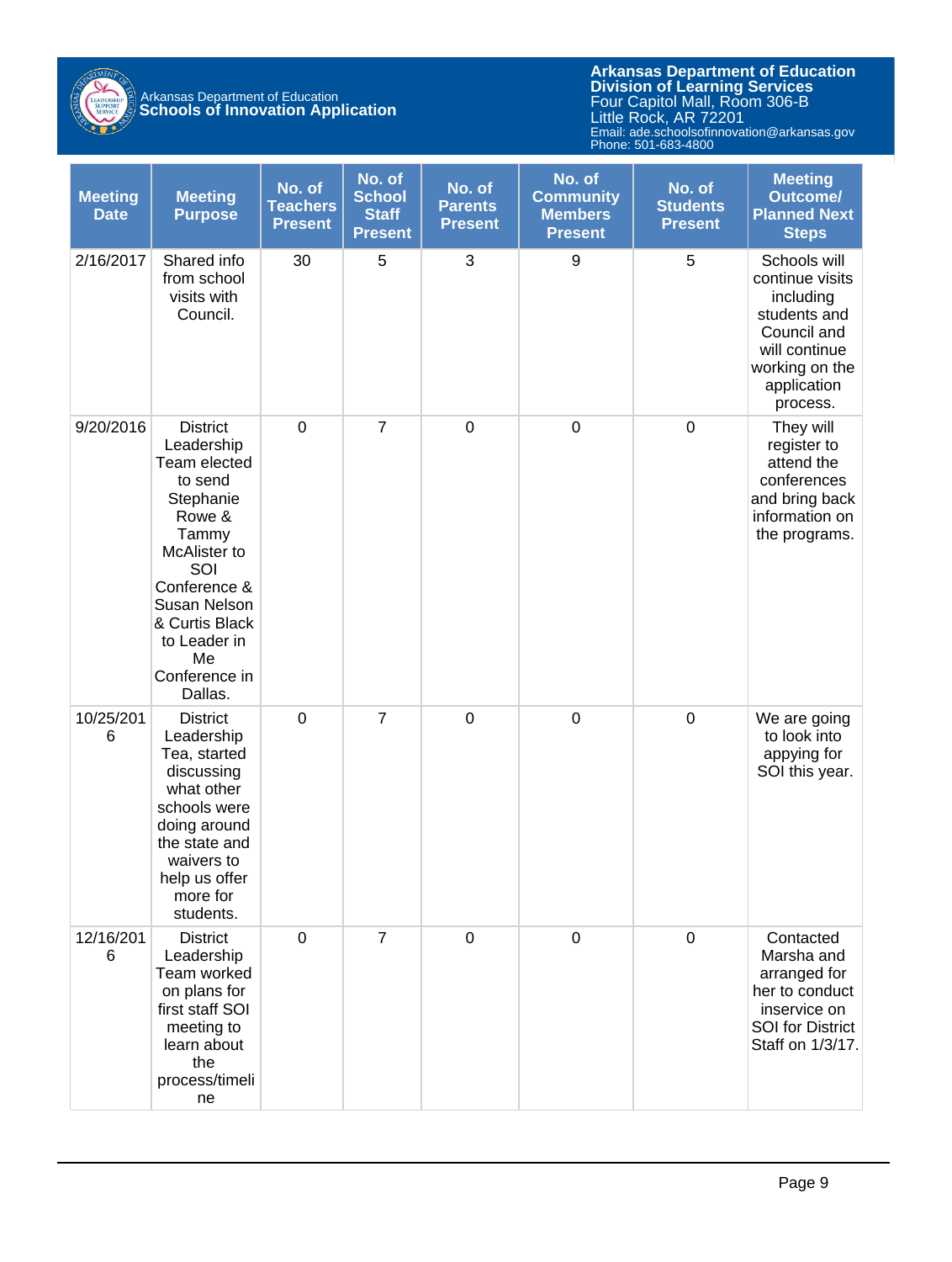

| <b>Meeting</b><br><b>Date</b> | <b>Meeting</b><br><b>Purpose</b>                                                                                                                               | No. of<br><b>Teachers</b><br><b>Present</b> | No. of<br><b>School</b><br><b>Staff</b><br><b>Present</b> | No. of<br><b>Parents</b><br><b>Present</b> | No. of<br><b>Community</b><br><b>Members</b><br><b>Present</b> | No. of<br><b>Students</b><br><b>Present</b> | <b>Meeting</b><br><b>Outcome/</b><br><b>Planned Next</b><br><b>Steps</b>                                                                                                                          |
|-------------------------------|----------------------------------------------------------------------------------------------------------------------------------------------------------------|---------------------------------------------|-----------------------------------------------------------|--------------------------------------------|----------------------------------------------------------------|---------------------------------------------|---------------------------------------------------------------------------------------------------------------------------------------------------------------------------------------------------|
| 1/23/2017                     | <b>District</b><br>Leadership<br>Team met to<br>plan for<br>Parent SOI<br>meeting &<br>meetings for<br>selection of<br>classified/teac<br>her/student<br>reps. | $\mathbf 0$                                 | $\overline{7}$                                            | $\mathbf 0$                                | $\mathbf 0$                                                    | $\mathbf 0$                                 | Parent meeting<br>planned &<br>publicized,<br>teacher/classie<br>fied groups will<br>be contacted<br>by Principals &<br>Mr. Smith, and<br>Principals will<br>manage<br>student rep<br>selections. |
| 2/9/2017                      | <b>District</b><br>Leadership<br>Team<br>discussed SOI<br>school visits,<br>parent<br>meeting<br>outcomes,<br>and had Q &<br>Α.                                | $\overline{0}$                              | $6\phantom{1}6$                                           | $\overline{0}$                             | $\overline{0}$                                                 | $\overline{0}$                              | Questions/con<br>cerns were<br>cleared up.<br>Plans were<br>started for the<br>first council<br>meeting.                                                                                          |
| 10/23/201<br>6                | <b>District</b><br>Leadership<br>Team heard &<br>discussed<br>PSC's idea<br>about a 4-day<br>week for next<br>school year.                                     | $\mathbf 0$                                 | 6                                                         | $\mathbf 0$                                | $\mathbf 0$                                                    | $\mathbf 0$                                 | Mr. Smith<br>handed out<br>two articles for<br>the group to<br>read about 4-<br>day school<br>weeks and<br>assigned<br>researching to<br>see what info<br>could come up<br>with on the<br>topic.  |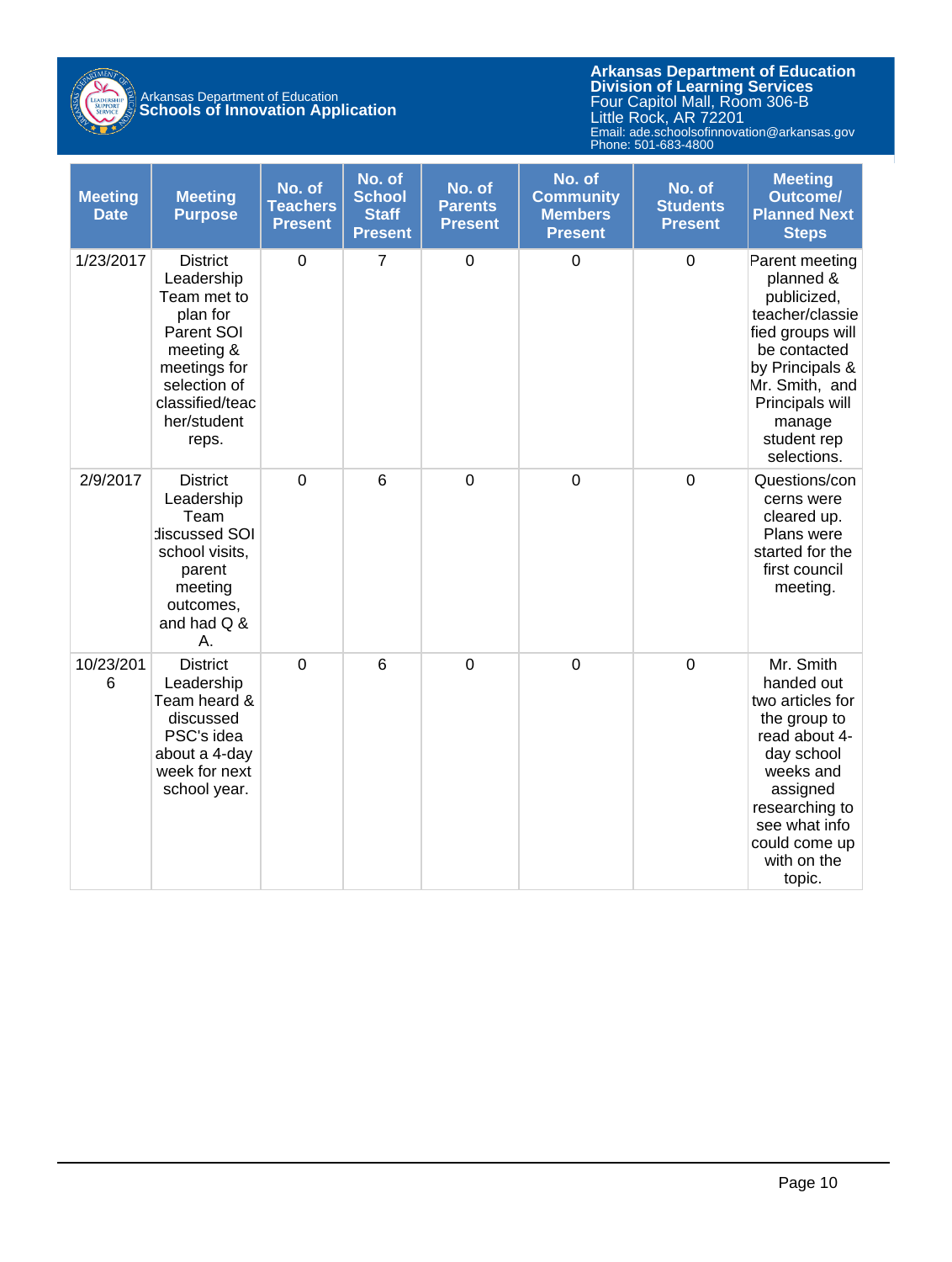

#### **Election Results**

| Number of certified and classified on staff:                            | 49  |
|-------------------------------------------------------------------------|-----|
| Number of staff who voted:                                              | 49  |
| Number of staff who voted for proposed Plan:                            | 49  |
| Number of staff who voted against the proposed plan:                    | 0   |
| Percentage of staff voting in favor of the proposed Plan of Innovation: | 100 |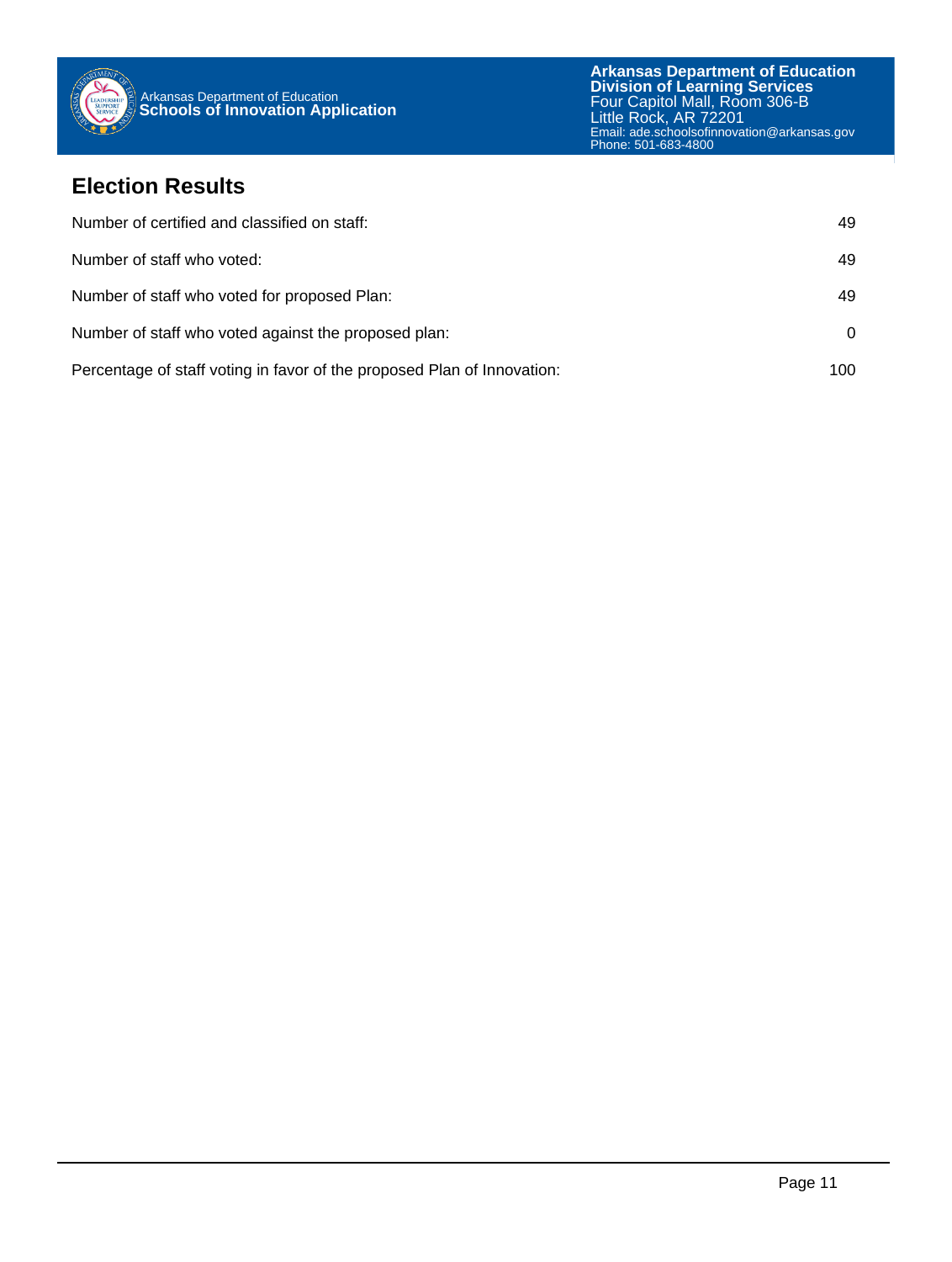

### **Professional Development Scope**

#### Professional Development Plan Part 1

| <b>Date</b> | <b>Audience</b>                                                      | <b>Purpose of the Session</b>                                      |  |  |
|-------------|----------------------------------------------------------------------|--------------------------------------------------------------------|--|--|
| 12/10/2015  | District Leadership Team                                             | Rtl - Stacey Smith, ADE DMESC                                      |  |  |
| 1/27/2016   | <b>HES Leadership Team</b>                                           | Greenbrier Elementary school visit                                 |  |  |
| 1/29/2016   | District Leadership Team                                             | RtI PD presented by AAEA Little Rock, AR                           |  |  |
| 2/3/2016    | District Leadership Team                                             | Rtl- Dr. McCook DMESC                                              |  |  |
| 2/2/2016    | <b>HES Certified Staff</b>                                           | Using STAR data for planning and<br>intervention                   |  |  |
| 6/7/2016    | <b>HES Leadership Team</b>                                           | 7 Habits of Highly Effective Kids book<br>study                    |  |  |
| 7/20/2016   | K-6 teachers                                                         | Leader in Me overview RtI Ideas Module<br>PD.                      |  |  |
| 10/7/2016   | <b>HES Certified Staff</b>                                           | Create student RtI folders, add testing data                       |  |  |
| 2/15/2017   | HES school team                                                      | Attend Leader in Me conference and<br>school visit Dallas, TX      |  |  |
| 2/22/2017   | HES Admin., 2 teachers                                               | Wynne Elementary school visit                                      |  |  |
| 3/1/2017    | <b>HES</b> staff                                                     | Share information learned from Leader in<br>Me conference          |  |  |
| 3/13/2017   | HES admin., Instructional Facilitator,<br>4 instructional assistants | Lexia Reading Core 5 overview                                      |  |  |
| 3/14/2017   | HES Admin., 2 teachers                                               | Pea Ridge school visit                                             |  |  |
| 4/4/2017    | HES Be a Leader teacher leadership<br>team                           | Design applications and description for<br>"Student Voice" members |  |  |
| 4/10/2017   | HES Be a Leader teacher leadership<br>team                           | Student                                                            |  |  |

Professional Development Plan Part 2